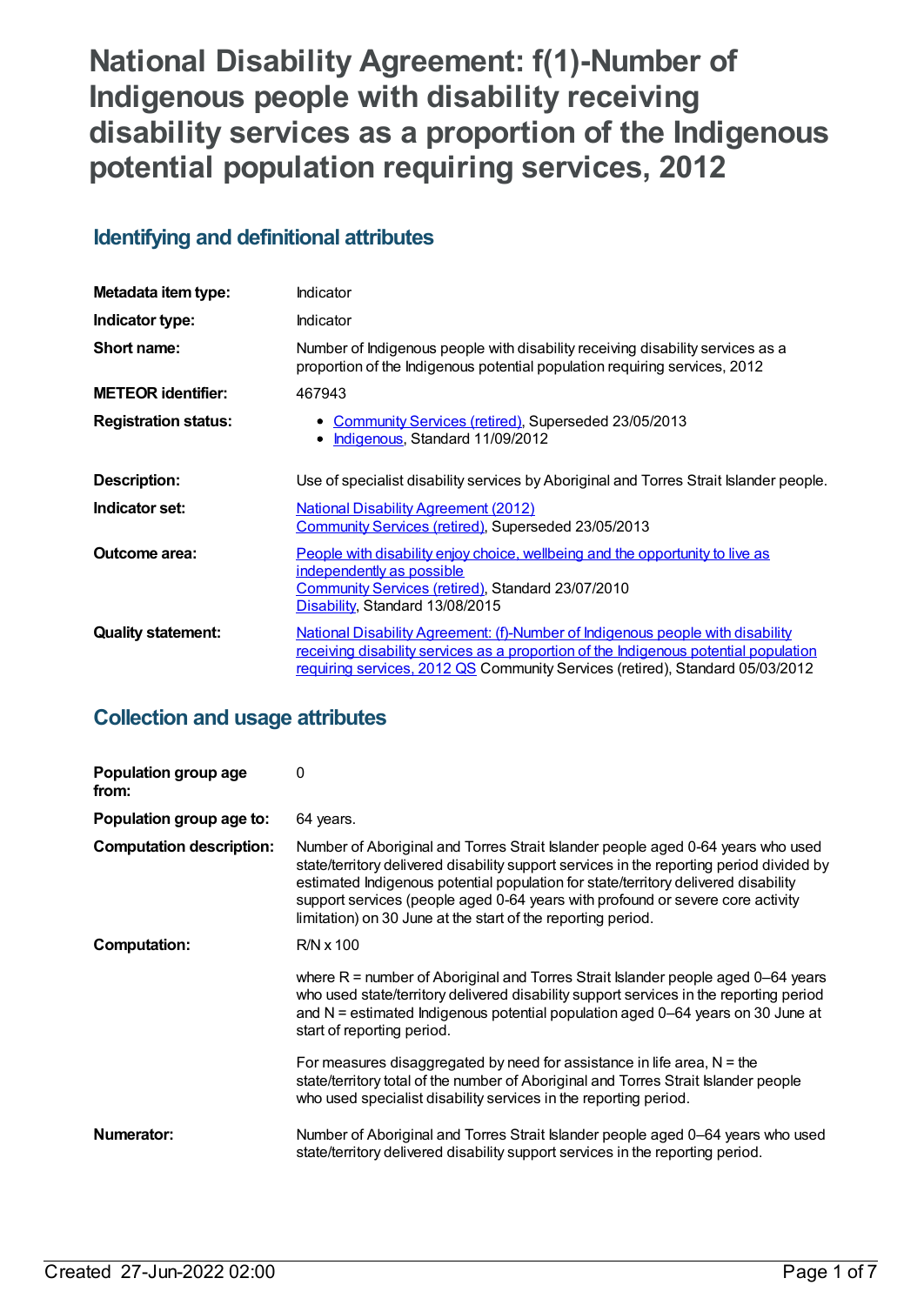#### **Data Element**

Data element 'Specialist psychiatric disability service user' to be created.

**NMDS / DSS**

[Disability](https://meteor.aihw.gov.au/content/386485) Services NMDS 2009-10

#### **Data Element / Data Set**

Service [episode—episode](https://meteor.aihw.gov.au/content/270160) end date, DDMMYYYY

**NMDS / DSS**

[Disability](https://meteor.aihw.gov.au/content/386485) Services NMDS 2009-10

#### **Data Element / Data Set**

Person-Indigenous status, code N

**NMDS / DSS**

[Disability](https://meteor.aihw.gov.au/content/386485) Services NMDS 2009-10

#### **Data Element / Data Set**

[Person—age,](https://meteor.aihw.gov.au/content/303794) total years N[NN]

**NMDS / DSS**

[Disability](https://meteor.aihw.gov.au/content/386485) Services NMDS 2009-10

#### **Data Element / Data Set**

Service provider organisation-service activity type, CSTDA support service type code N.NN

**NMDS / DSS**

[Disability](https://meteor.aihw.gov.au/content/386485) Services NMDS 2009-10

#### **Data Element / Data Set**

Service event-last service provision date, [DDMMYYYY](https://meteor.aihw.gov.au/content/323253)

**NMDS / DSS**

[Disability](https://meteor.aihw.gov.au/content/386485) Services NMDS 2009-10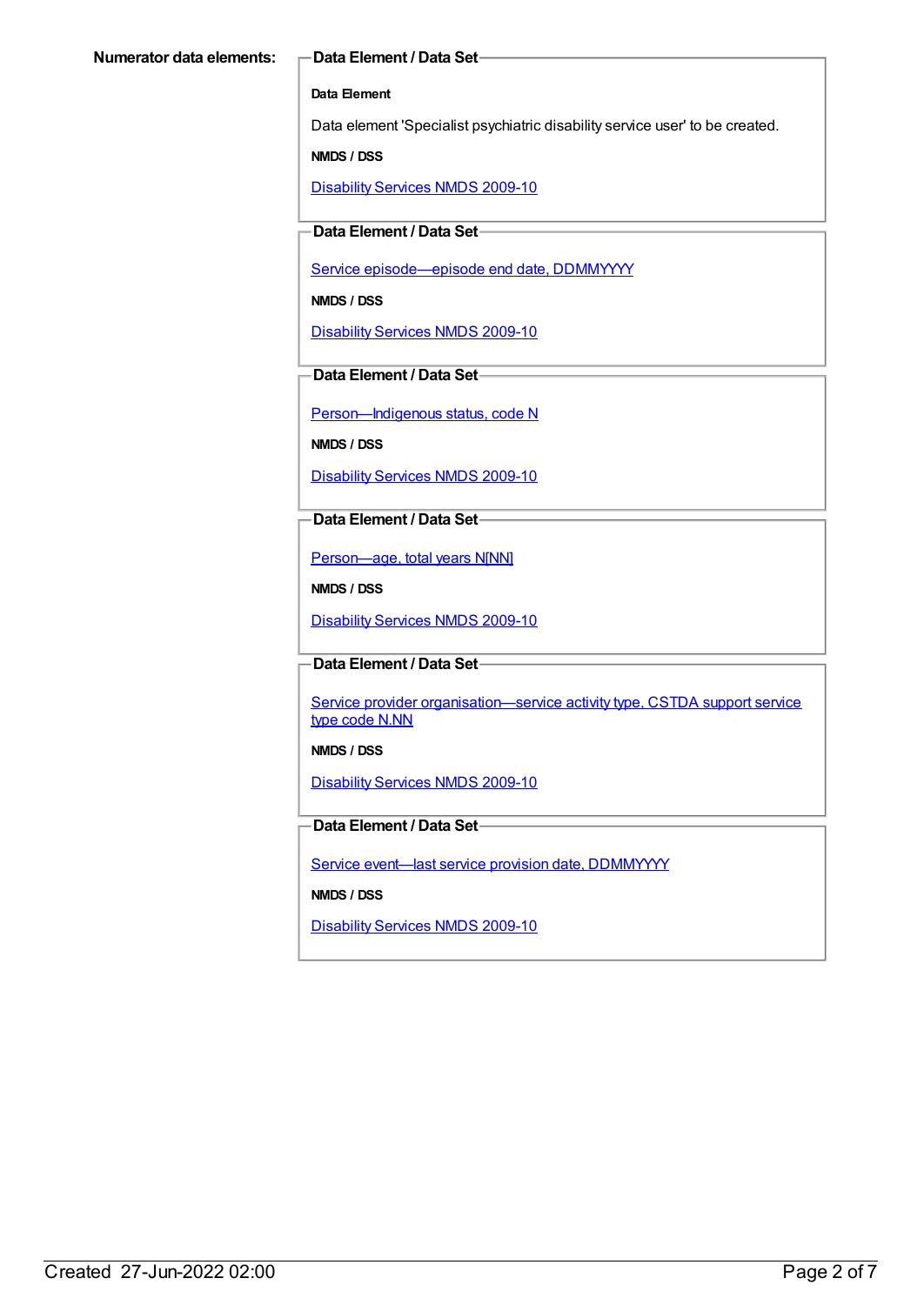| Denominator:                  | Estimated Indigenous potential population for state/territory delivered disability<br>support services (people aged less than 65 years with profound or severe core<br>activity limitation) on 30 June at start of reporting period.<br>The method used to calculate the Indigenous potential population will be the same<br>as that adopted by the Disability Services Working Group for calculation of special<br>needs group indicators for the Report on Government Services 20120. This<br>method incorporates 2006 Census data and age-sex specific rates of<br>severe/profound core activity limitation (from the Survey of Disability, Ageing and<br>Carers (SDAC)).<br>National level age-sex rates, rather than state/territory-age-sex rates have been<br>used previously due to the high sampling errors associated with some of the<br>state/territory-age-sex rate estimates in SDAC 2003 and previous iterations of the<br>survey.<br>National level rates will be used from SDAC 2009 to calculate the potential<br>population for this reporting cycle. A complete review of the data sources and<br>methods used for the calculation of potential population for National Agreement<br>performance reporting will be undertaken by the Potential Population Working<br>Group on behalf of the DPRWG, however the results of this review will not be<br>available for this reporting cycle.<br>Measures disaggregated by need for 'assistance in life' area will not use potential |
|-------------------------------|-----------------------------------------------------------------------------------------------------------------------------------------------------------------------------------------------------------------------------------------------------------------------------------------------------------------------------------------------------------------------------------------------------------------------------------------------------------------------------------------------------------------------------------------------------------------------------------------------------------------------------------------------------------------------------------------------------------------------------------------------------------------------------------------------------------------------------------------------------------------------------------------------------------------------------------------------------------------------------------------------------------------------------------------------------------------------------------------------------------------------------------------------------------------------------------------------------------------------------------------------------------------------------------------------------------------------------------------------------------------------------------------------------------------------------------------------------------------------------------------------------|
|                               | population as the denominator. The denominator for these measures will be the<br>state/territory total of the number of service users in the reporting period.                                                                                                                                                                                                                                                                                                                                                                                                                                                                                                                                                                                                                                                                                                                                                                                                                                                                                                                                                                                                                                                                                                                                                                                                                                                                                                                                      |
| Denominator data<br>elements: | <b>Data Element / Data Set-</b>                                                                                                                                                                                                                                                                                                                                                                                                                                                                                                                                                                                                                                                                                                                                                                                                                                                                                                                                                                                                                                                                                                                                                                                                                                                                                                                                                                                                                                                                     |
|                               | Data Element                                                                                                                                                                                                                                                                                                                                                                                                                                                                                                                                                                                                                                                                                                                                                                                                                                                                                                                                                                                                                                                                                                                                                                                                                                                                                                                                                                                                                                                                                        |
|                               | Data element 'Need for assistance with core activities' to be created.                                                                                                                                                                                                                                                                                                                                                                                                                                                                                                                                                                                                                                                                                                                                                                                                                                                                                                                                                                                                                                                                                                                                                                                                                                                                                                                                                                                                                              |
|                               | Data Source                                                                                                                                                                                                                                                                                                                                                                                                                                                                                                                                                                                                                                                                                                                                                                                                                                                                                                                                                                                                                                                                                                                                                                                                                                                                                                                                                                                                                                                                                         |
|                               | <b>ABS 2006 Census of Population and Housing</b>                                                                                                                                                                                                                                                                                                                                                                                                                                                                                                                                                                                                                                                                                                                                                                                                                                                                                                                                                                                                                                                                                                                                                                                                                                                                                                                                                                                                                                                    |
|                               | Data Element / Data Set-                                                                                                                                                                                                                                                                                                                                                                                                                                                                                                                                                                                                                                                                                                                                                                                                                                                                                                                                                                                                                                                                                                                                                                                                                                                                                                                                                                                                                                                                            |
|                               | Person-age group, NDA code N                                                                                                                                                                                                                                                                                                                                                                                                                                                                                                                                                                                                                                                                                                                                                                                                                                                                                                                                                                                                                                                                                                                                                                                                                                                                                                                                                                                                                                                                        |
|                               | Data Source                                                                                                                                                                                                                                                                                                                                                                                                                                                                                                                                                                                                                                                                                                                                                                                                                                                                                                                                                                                                                                                                                                                                                                                                                                                                                                                                                                                                                                                                                         |
|                               | ABS Indigenous experimental estimates and projections (2001 Census-<br>based)                                                                                                                                                                                                                                                                                                                                                                                                                                                                                                                                                                                                                                                                                                                                                                                                                                                                                                                                                                                                                                                                                                                                                                                                                                                                                                                                                                                                                       |
|                               | Data Element / Data Set-                                                                                                                                                                                                                                                                                                                                                                                                                                                                                                                                                                                                                                                                                                                                                                                                                                                                                                                                                                                                                                                                                                                                                                                                                                                                                                                                                                                                                                                                            |
|                               | Person-age group, NDA code N                                                                                                                                                                                                                                                                                                                                                                                                                                                                                                                                                                                                                                                                                                                                                                                                                                                                                                                                                                                                                                                                                                                                                                                                                                                                                                                                                                                                                                                                        |
|                               | Data Source                                                                                                                                                                                                                                                                                                                                                                                                                                                                                                                                                                                                                                                                                                                                                                                                                                                                                                                                                                                                                                                                                                                                                                                                                                                                                                                                                                                                                                                                                         |
|                               | <b>ABS 2006 Census of Population and Housing</b>                                                                                                                                                                                                                                                                                                                                                                                                                                                                                                                                                                                                                                                                                                                                                                                                                                                                                                                                                                                                                                                                                                                                                                                                                                                                                                                                                                                                                                                    |
|                               | Data Element / Data Set-                                                                                                                                                                                                                                                                                                                                                                                                                                                                                                                                                                                                                                                                                                                                                                                                                                                                                                                                                                                                                                                                                                                                                                                                                                                                                                                                                                                                                                                                            |
|                               | Person-age group, NDA code N                                                                                                                                                                                                                                                                                                                                                                                                                                                                                                                                                                                                                                                                                                                                                                                                                                                                                                                                                                                                                                                                                                                                                                                                                                                                                                                                                                                                                                                                        |
|                               | Data Source                                                                                                                                                                                                                                                                                                                                                                                                                                                                                                                                                                                                                                                                                                                                                                                                                                                                                                                                                                                                                                                                                                                                                                                                                                                                                                                                                                                                                                                                                         |
|                               | ABS Survey of Disability, Ageing and Carers (SDAC), 2009                                                                                                                                                                                                                                                                                                                                                                                                                                                                                                                                                                                                                                                                                                                                                                                                                                                                                                                                                                                                                                                                                                                                                                                                                                                                                                                                                                                                                                            |
|                               | Data Element / Data Set-                                                                                                                                                                                                                                                                                                                                                                                                                                                                                                                                                                                                                                                                                                                                                                                                                                                                                                                                                                                                                                                                                                                                                                                                                                                                                                                                                                                                                                                                            |
|                               | Data Element                                                                                                                                                                                                                                                                                                                                                                                                                                                                                                                                                                                                                                                                                                                                                                                                                                                                                                                                                                                                                                                                                                                                                                                                                                                                                                                                                                                                                                                                                        |
|                               | Data element 'Remoteness' to be created.                                                                                                                                                                                                                                                                                                                                                                                                                                                                                                                                                                                                                                                                                                                                                                                                                                                                                                                                                                                                                                                                                                                                                                                                                                                                                                                                                                                                                                                            |
|                               | Data Source                                                                                                                                                                                                                                                                                                                                                                                                                                                                                                                                                                                                                                                                                                                                                                                                                                                                                                                                                                                                                                                                                                                                                                                                                                                                                                                                                                                                                                                                                         |
|                               | <b>ABS 2006 Census of Population and Housing</b>                                                                                                                                                                                                                                                                                                                                                                                                                                                                                                                                                                                                                                                                                                                                                                                                                                                                                                                                                                                                                                                                                                                                                                                                                                                                                                                                                                                                                                                    |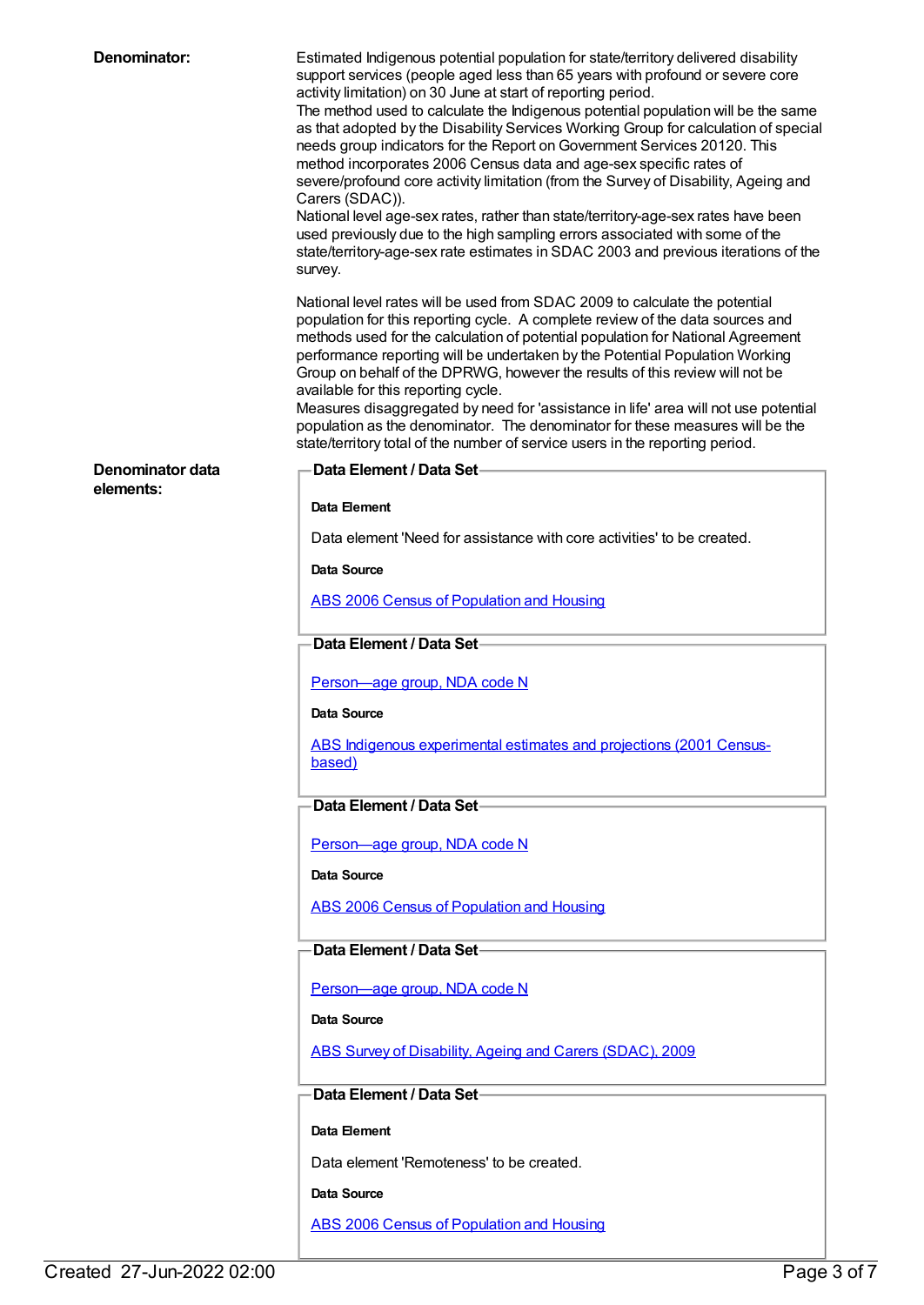#### **Data Element / Data Set**

#### **Data Element**

Data element 'Disability' to be created.

**Data Source**

ABS Survey of [Disability,](https://meteor.aihw.gov.au/content/445288) Ageing and Carers (SDAC), 2009

#### **Data Element / Data Set**

[Person—Australian](https://meteor.aihw.gov.au/content/286919) state/territory identifier, code N

**Data Source**

ABS Indigenous [experimental](https://meteor.aihw.gov.au/content/394092) estimates and projections (2001 Censusbased)

#### **Data Element / Data Set**

[Person—Australian](https://meteor.aihw.gov.au/content/286919) state/territory identifier, code N

**Data Source**

ABS 2006 Census of [Population](https://meteor.aihw.gov.au/content/394447) and Housing

#### **Data Element / Data Set**

[Person—sex,](https://meteor.aihw.gov.au/content/287316) code N

**Data Source**

ABS Indigenous [experimental](https://meteor.aihw.gov.au/content/394092) estimates and projections (2001 Censusbased)

#### **Data Element / Data Set**

[Person—sex,](https://meteor.aihw.gov.au/content/287316) code N

**Data Source**

ABS 2006 Census of [Population](https://meteor.aihw.gov.au/content/394447) and Housing

#### **Data Element / Data Set**

[Person—sex,](https://meteor.aihw.gov.au/content/287316) code N

#### **Data Source**

ABS Survey of [Disability,](https://meteor.aihw.gov.au/content/445288) Ageing and Carers (SDAC), 2009

#### **Data Element / Data Set**

Person-Indigenous status, code N

**Data Source**

ABS 2006 Census of [Population](https://meteor.aihw.gov.au/content/394447) and Housing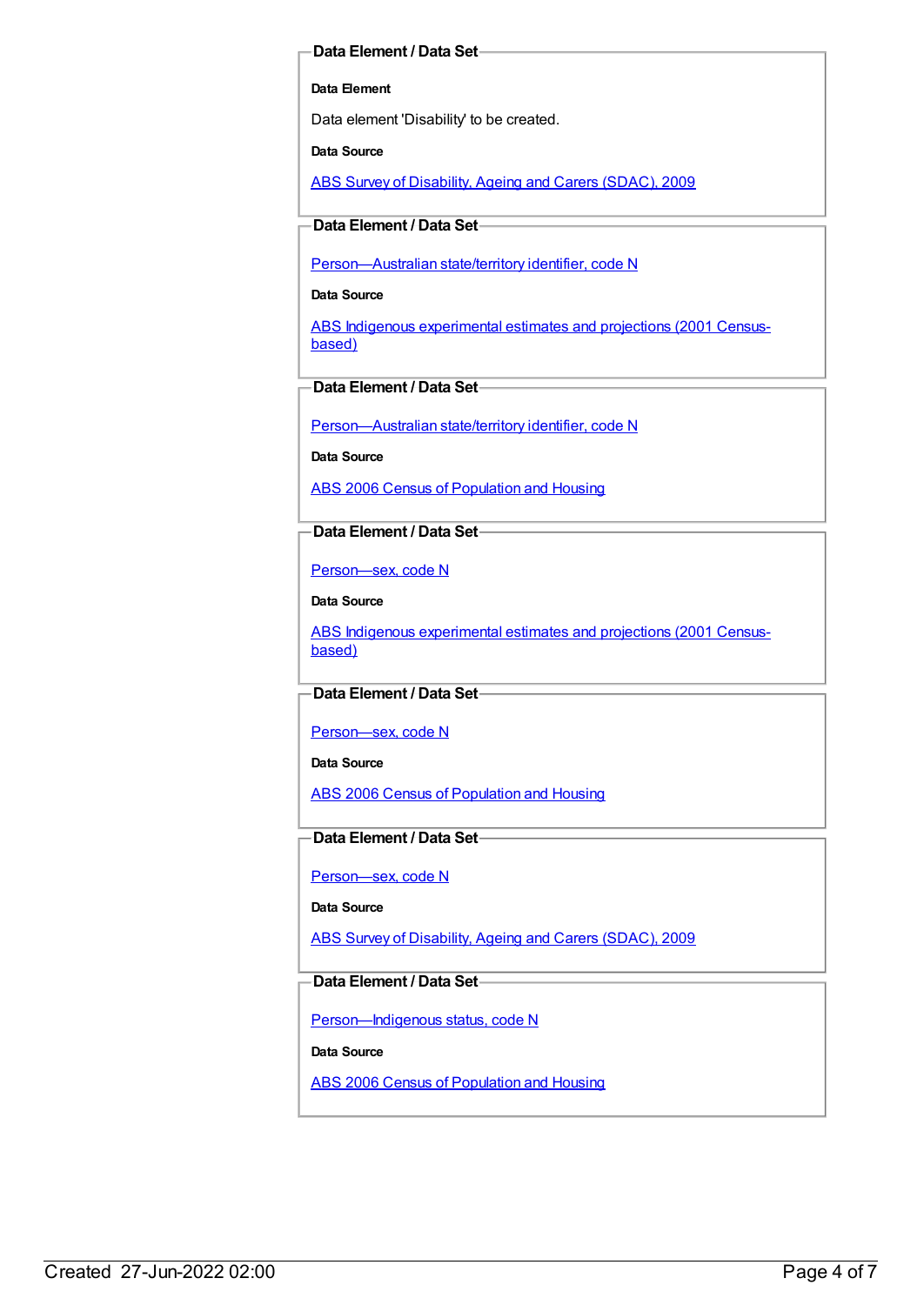| Disaggregation:                         | Where possible, for each of the following service groups:<br>1. Accommodation support (service types 1.01, 1.02, 1.03, 1.04, 1.05, 1.06, 1.07,<br>1.08)<br>2. Community support (service types 2.01, 2.02, 2.03, 2.04, 2.05, 2.06, 2.07, 2.08)<br>3. Community access (service types 3.01, 3.02, 3.03)<br>4. Respite (service types 4.01, 4.02, 4.03, 4.04, 4.05)<br>All disability support services delivered by state/territory governments.<br>The following disaggregation will be presented for all service groups:<br>• State/territory by age group (0-4, 5-14, 15-24, 25-34, 35-44, 45-54, 55-64 |
|-----------------------------------------|----------------------------------------------------------------------------------------------------------------------------------------------------------------------------------------------------------------------------------------------------------------------------------------------------------------------------------------------------------------------------------------------------------------------------------------------------------------------------------------------------------------------------------------------------------------------------------------------------------|
|                                         | years, subtotal 0-49 years, total)<br>• State/territory by sex (male, female, total)<br>• Remoteness Area (Major Cities, Inner Regional, other, total)<br>• State/territory by need for assistance (activities of daily living, activities of<br>independent living or work, education or community but not activities of daily living,<br>total needing assistance, no need for help or supervision, level of assistance not<br>determined, total)                                                                                                                                                      |
| <b>Disaggregation data</b><br>elements: | Data Element / Data Set<br>Person-Australian state/territory identifier, code N                                                                                                                                                                                                                                                                                                                                                                                                                                                                                                                          |
|                                         | Data Element / Data Set-                                                                                                                                                                                                                                                                                                                                                                                                                                                                                                                                                                                 |
|                                         | Person-sex, code N                                                                                                                                                                                                                                                                                                                                                                                                                                                                                                                                                                                       |
|                                         | Data Element / Data Set-                                                                                                                                                                                                                                                                                                                                                                                                                                                                                                                                                                                 |
|                                         | Person-age, total years N[NN]                                                                                                                                                                                                                                                                                                                                                                                                                                                                                                                                                                            |
|                                         | Data Element / Data Set-                                                                                                                                                                                                                                                                                                                                                                                                                                                                                                                                                                                 |
|                                         | Service provider organisation-service activity type, CSTDA support service<br>type code N.NN                                                                                                                                                                                                                                                                                                                                                                                                                                                                                                             |
|                                         |                                                                                                                                                                                                                                                                                                                                                                                                                                                                                                                                                                                                          |

**Comments:** Specialist psychiatric disability services in Victoria, Queensland and Western Australia are not included.

## **Representational attributes**

| <b>Representation class:</b> | Percentage |
|------------------------------|------------|
| Data type:                   | Real       |
| Unit of measure:             | Person     |
| Format:                      | N[NN.N]    |
|                              |            |

## **Indicator conceptual framework**

| Framework and | Health |
|---------------|--------|
| dimensions:   |        |

## **Data source attributes**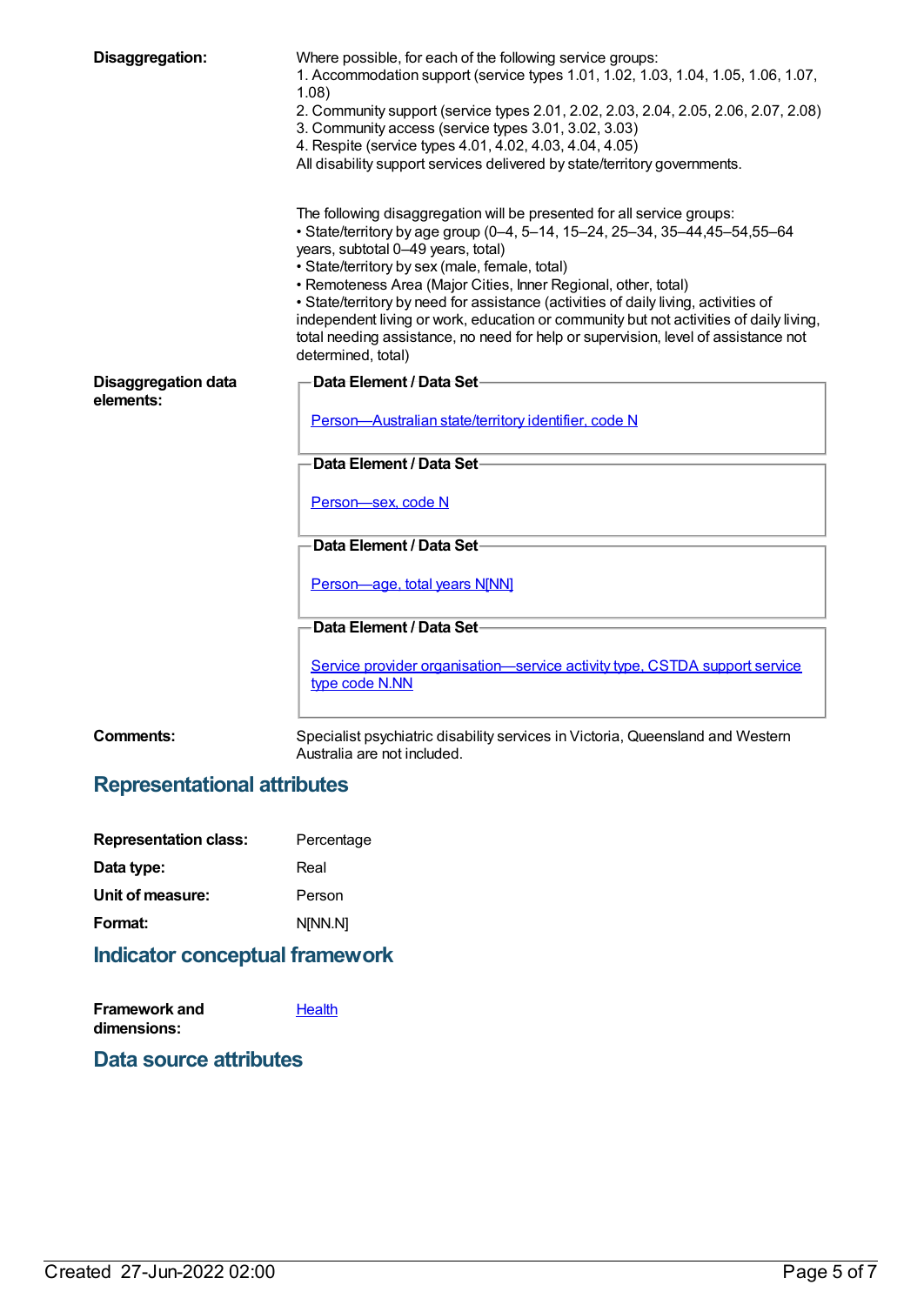**Data sources: Data Source** ABS 2006 Census of [Population](https://meteor.aihw.gov.au/content/394447) and Housing **Frequency** Every 5 years **Data custodian** Australian Bureau of Statistics **Data Source** ABS Survey of [Disability,](https://meteor.aihw.gov.au/content/445288) Ageing and Carers (SDAC), 2009 **Frequency Data custodian** Australian Bureau of Statistics **Data Source** ABS Indigenous experimental estimates and projections (2001 [Census-based\)](https://meteor.aihw.gov.au/content/394092) **Frequency** Periodic **Quality statement** ABS Indigenous [experimental](https://meteor.aihw.gov.au/content/449223) estimates and projections, QS **Data custodian** Australian Bureau of Statistics **Accountability attributes**

| <b>Reporting requirements:</b>                         | COAG - annually.                                                                                                                                                                                                                                                                                        |
|--------------------------------------------------------|---------------------------------------------------------------------------------------------------------------------------------------------------------------------------------------------------------------------------------------------------------------------------------------------------------|
|                                                        | Review of Government services provision - annually.                                                                                                                                                                                                                                                     |
| <b>Organisation responsible</b><br>for providing data: | Australian Institute of Health and Welfare.                                                                                                                                                                                                                                                             |
| <b>Accountability:</b>                                 | Overall—shared; Employment services—AG; Accommodation, respite, community<br>support (includes case management and individual service planning), community<br>access services—state and territory governments.                                                                                          |
| <b>Benchmark:</b>                                      | Related NDA benchmark - Performance benchmark (e) An increase in the<br>proportion of Indigenous people with disability receiving disability service.                                                                                                                                                   |
| Further data development /<br>collection required:     | The AIHW will conduct an investigation into the feasibility and data quality of<br>attaching SEIFA to the DS NMDS.                                                                                                                                                                                      |
|                                                        | A complete review of the data sources and methods used for the calculation of<br>potential population for National Agreement performance reporting will be<br>undertaken by the Potential Population Working Group on behalf of the DPRWG. In<br>particular, the 2009 SDAC collected Indigenous status. |
|                                                        | Classifications proposed above are appropriate for the current CSTDA/DS NMDS.<br>Classifications will need to be reviewed in line with any future changes to the<br>NMDS.                                                                                                                               |